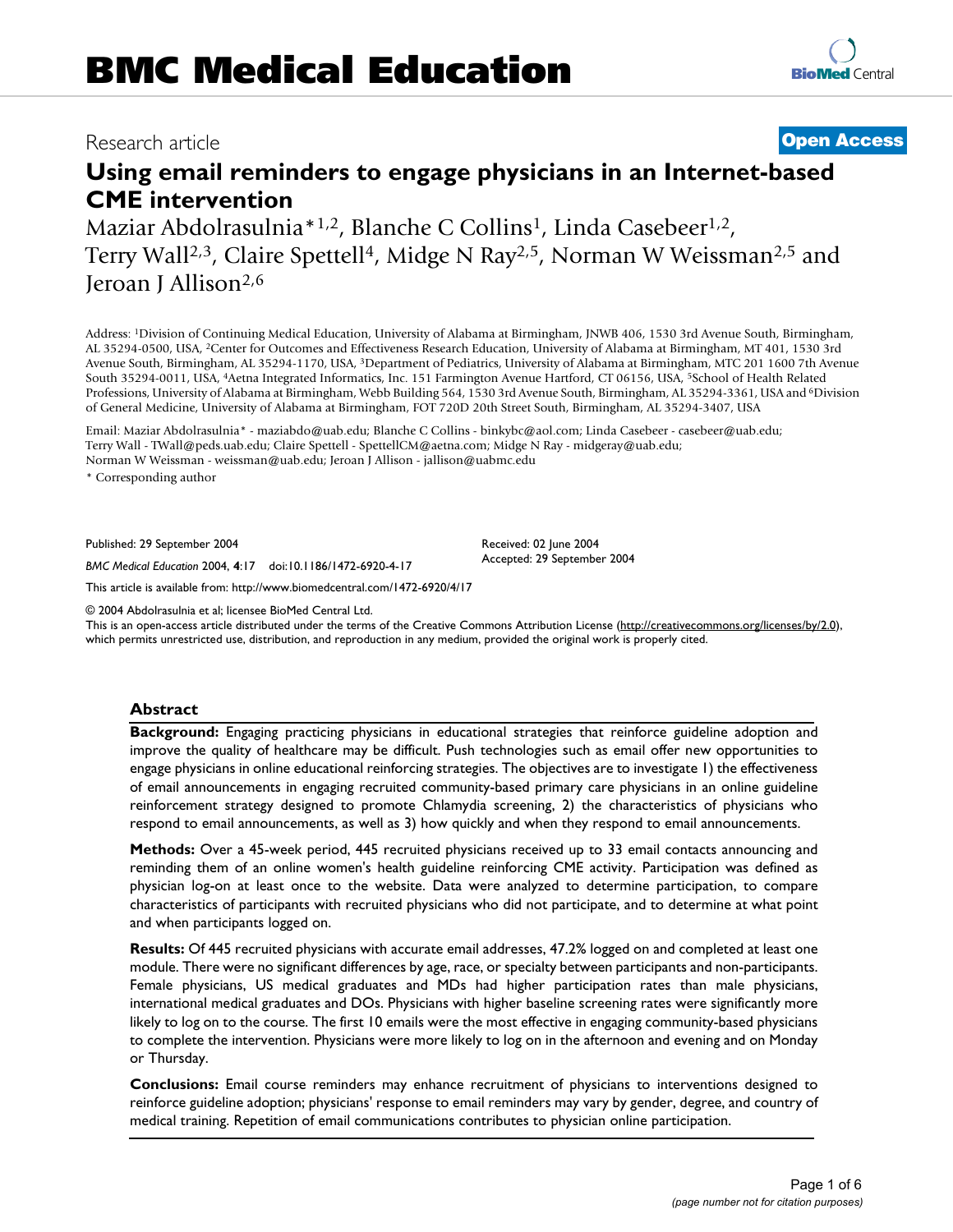# **Background**

Many clinical practice guidelines have been disseminated through print publications and the Internet to improve the quality of healthcare. Complex physician behaviorchange interventions have been created and applied to clinical practice guidelines to determine if the guidelines are being practiced. Research indicates that the adoption of clinical practice guidelines continues to lag behind their production and dissemination [1]. Adoption of such guidelines has been improved by the use of secondary strategies, which involve education, audit and feedback, benchmarking, office system interventions, and multifaceted interventions [1]. Continuing medical education (CME) providers and others interested in improving the quality of health care have had difficulty actively engaging practicing physicians in secondary strategies that may lead to guideline adoption [2], since CME courses and other educational interventions must compete with the physician learner's multiple priorities [3].

Over the past ten years, accessibility to educational opportunities has increased with advancements in technology, particularly the Internet. The Internet offers a delivery system for educational interventions and research activities that are more convenient to the physician learner than traditional live large group lectures and seminars [4]. The Internet generally functions in a passive manner, or as a "pull" technology, allowing the user to determine when, where and how to seek information. Engaging physicians in online educational activities may require the use of "push" technologies rather than pull technologies. "Push" technologies allow information to be delivered to the user rather than requiring the user to actively search for the desired information; they require minimal effort on the part of the recipient, which greatly supports their adoption [5]. Email was the first type of online push technology [5]. Other forms of push technologies are actively used such as pop-ups, list-serves, and screen savers. Based on preliminary research presented at the *Proceedings of the American Medical Informatics Association's 2002 Annual Symposium*, screen savers have been shown to be effective as a reminder system in engaging physicians in bioterrorism CME activity, although the use of email has exceeded all other Internet applications [5].

Flanagan and colleagues demonstrated promise for email as a means of engaging physicians in online activities designed to reinforce guideline use. They found physician response rate to email solicitation to be 50% over a 14 month study period [6]. Beyond this, little is known about the effectiveness of email in engaging physicians in online educational interventions designed to improve the quality of healthcare [7]. The purposes of this study were to investigate 1) the effectiveness of email reminders in engaging recruited community-based primary care physicians in an

online guideline reinforcement strategy that was designed to promote women's health, 2) the characteristics of physicians who respond to email announcements, as well as 3) how quickly and when they respond to email announcements.

# **Methods**

This study is a subanalysis of data from a randomized controlled trial (RCT), described in detail elsewhere [8]. The goal of the RCT was to improve Chlamydia screening rates of at-risk young women by community-based primary care physicians by using a multi-faceted online guideline reinforcement intervention. Primary care physicians were recruited from a national sample of 923 eligible offices identified by a large managed care organization's administrative data. Eligible offices had at least 20 young women (ages 16–26) at risk for chlamydial infection and at least one primary care physician (Internal Medicine, Family Medicine/General Practice, Pediatrics) with Internet access. In Phase I of recruitment occurred at the office level and Phase II at the physician level. In Phase I, all eligible offices were invited to participate via facsimile; an office was designated as "recruited" when one of its physicians declared intent to participate. In Phase II, an active link to the Intervention module was e-mailed to physicians recruited in Phase I. Recruited physicians were assigned at the time of logon to either a control or Internet CME intervention arm designed to improve Chlamydia screening rates; physicians within the same office were assigned to the same arm of the study. We designated physicians as "participating" when they first engaged the Internet intervention.

The study was conducted between February 1, 2002 and December 31, 2002. The intervention included a series of four modules, feedback of performance data and a quality improvement toolbox. The education modules were based upon adult learning and behavior change theory [8]. Our driving principles included case-based learning [9,10] making programs interactive by adapting to the program learners' readiness-to-change stage [11] and performance feedback for behavioral motivation and reinforcement [12] The control condition was a series of four text-based modules on topics unrelated to Chlamydia. Physicians receive 1 category 1 CME credit per module for their participation. The main outcome measure was Chlamydia screening rates.

The subanalysis of this trial focuses on the use of email reminders to engage physicians in the online intervention. Physician recruitment occurred from November of 2001 to January of 2002. Following recruitment, the intervention was initiated in February of 2002 via email broadcast to recruited physicians. During 2002, four separate educational modules were offered. Each module was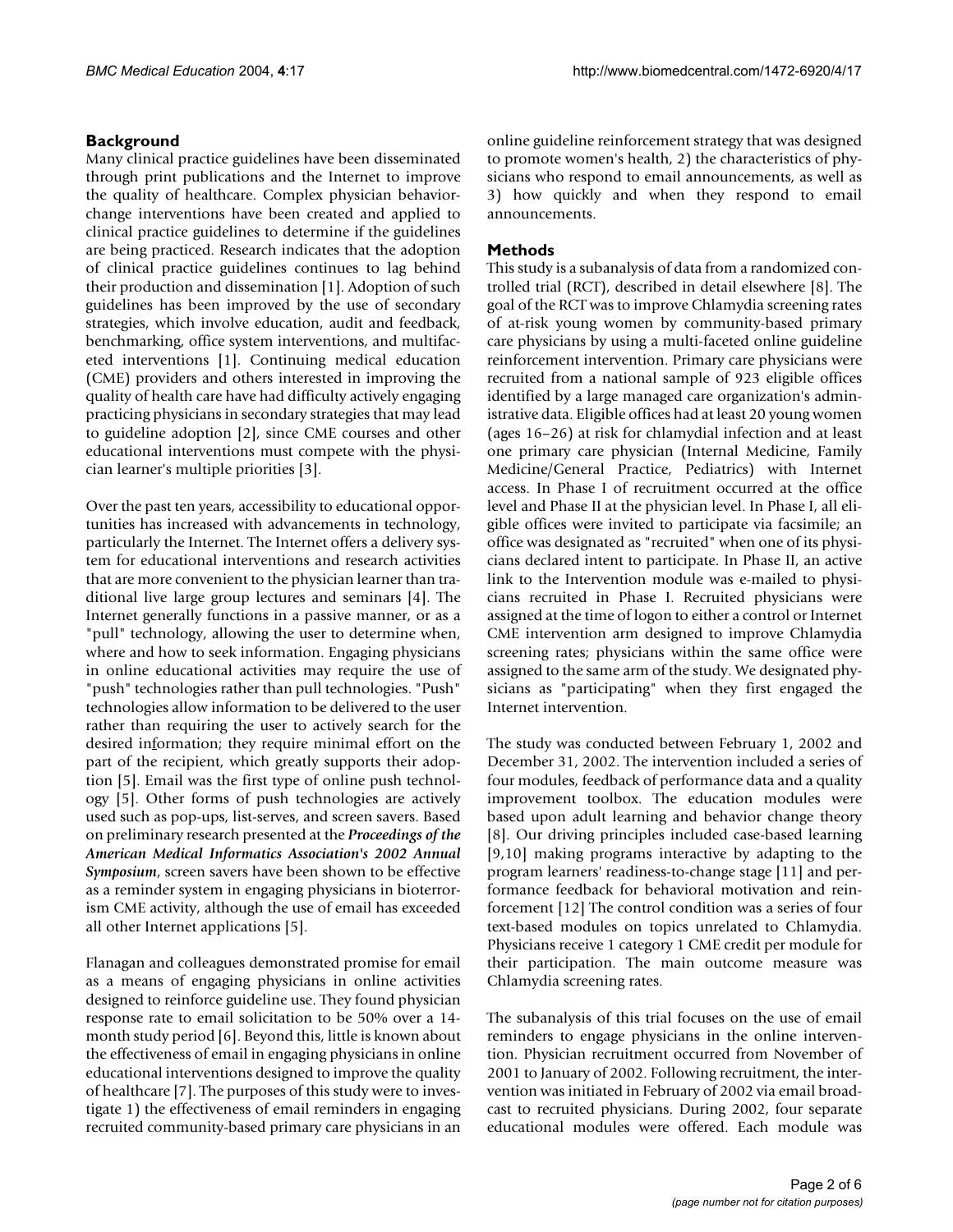introduced with a series of email announcements followed by email reminders that contained tailored subject line (i.e. Dear Dr. John Smith) and text message containing the URL that would connect the physician directly to the educational module. The first three modules, emphasized: (1) young sexually active women are at high risk for asymptomatic infection that may lead to future serious health consequences; (2) newer urine-based screening allows diagnosis without a pelvic examination; and (3) infection may be effectively treated with a one-dose antibiotic. The fourth module reviewed previously introduced concepts. A total of 33 announcements and reminders were sent to recruited physicians between February 1, 2002 and December 31, 2002, which represents one reminder overall for each 1.5 weeks of the study duration. Initially, we were concerned that frequent email reminders would be considered intrusive. After a trial period, we found that we could increase the frequency of reminders without difficulty, thus fewer email reminders were sent during the initial phases of the study.

For the subanalysis of this trial, the principal outcome measure is participation, defined as physician log-on at least once to the website. Data was collected electronically when physicians logged on to the intervention. In addition, several evaluation questions were used at the conclusion of the online educational activities to explore CME preferences. Descriptive analyses of patient and physician demographics are used to compare baseline characteristics of patients and physicians in the email participants versus the recruited non-participants. Statistical significance is determined with tests appropriate to the distribution of the data (chi-square for categorical variables and student-t test for continuous variable). Two-tailed tests are used for all analyses.

# **Results and discussion**

Four hundred eighty physicians were recruited to participate, representing 380 physician offices. Of the 463 recruited physicians, 445 were successfully contacted by email using the addresses they had furnished at the time of recruitment. Of these 445 recruited physicians, 210 (47.2%) physicians from 190 offices logged on to at least one of the educational modules. Of the 210 physicians who logged on at least once during the 45-week study period, one hundred twenty-four (59%) returned again to log-on for Module 2, eighty-seven (41%) logged on for Module 3, and forty-four (21%) logged on to Module 4.

Two hundred and ten physicians of 445 logged on at least once to the website, leaving 235 physicians as non-participants. Figure 1 represents total physician log-on by week. Analysis of log-on days indicated that participants were most likely to log-on on Monday or Thursday (see Figure 2). Log-on times were also examined and findings indi-



\*Module availability announced by e-mail prior to sending email reminders.



cate that physicians were most likely to log-on to a module between the hours of 3 P.M. and 7 P.M (15:00–19:00). Other common times for participants to log-on included times earlier in the day, or between the hours of 8 P.M. and midnight (20:00–24:00) (see Figure 3).

The participant characteristics  $(n = 210)$  were compared with those of recruited but non-participating physicians (n = 235) (Table [1](#page-4-0)). Age was not significant, however there were significant differences by gender, degree, and country of medical training. By race, 81.5% of the participants were Caucasian, 8.8% were Asian, 3.0% were African American, 3.5% were Hispanic and 3.0% were listed as other with no significant differences. The largest percentage of recruited physicians was family practitioners (41.3%), followed by general internists (29.4%), pediatricians (9.6%), and general practitioners (1.5%), with no significant differences. Female physicians were significantly more likely to participate than males ( $p = 0.0001$ ), Medical Doctors (MDs) were significantly more likely than Doctors of Osteopathy (DOs) to participate ( $p =$ . 01), and graduates of U.S. medical schools significantly more likely than graduates of international medical schools to participate  $(p = . 01)$ . In addition to demographic characteristics, chlamydia screening rates of participant and non-participant physicians were compared. Baseline screening rates of nonparticipants were significantly lower than those of participants. Non-participant chlamydia screening rates were 14.6% at baseline, compared to 17.4% for participants (p < .006).

From follow-up evaluation question data, 100% of responding DOs felt that the course email reminders were effective in reminding them about educational modules compared to 92.6% of MDs; 95.9% of US medical graduates rated the reminders as useful, while only 77.8% of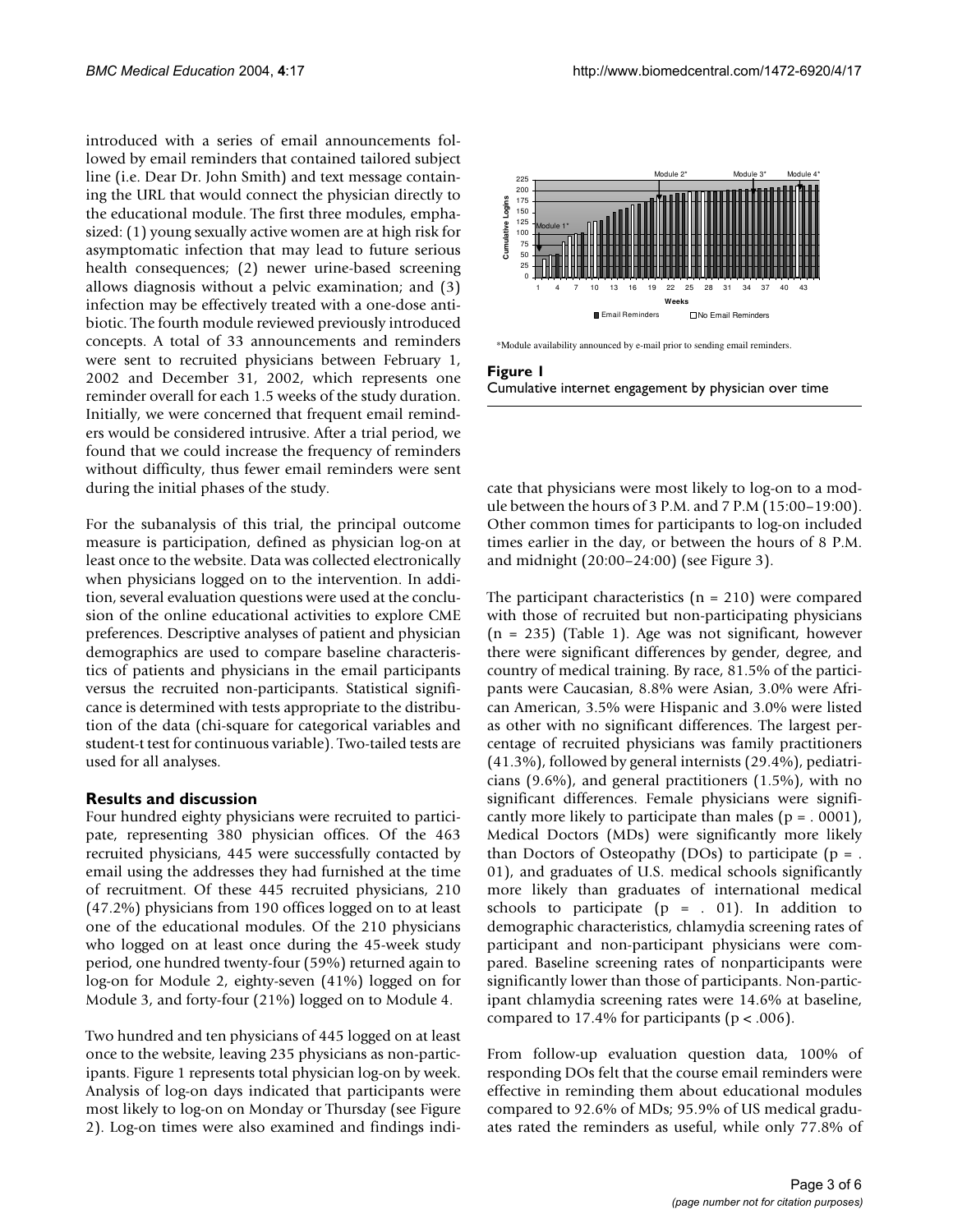

**Figure 2** Number of logins by day of the week.

graduates from non-US medical schools found them useful. Concerning preferences for delivery of CME, no DOs reported web-based activities as their preferred method for lifelong learning; they preferred local (50.0%) and national meetings (50.0%). MDs were more likely to prefer web-based CME (37.0%) to local (35.1%) or national (16.6%) meetings. Female physicians reported a preference for web-based CME (50.0%), whereas male physicians preferred local (35.0%) and national (27.5%) meetings over web-based CME (25.0%).

The results of this study indicate that email reminders may be useful in engaging nearly half of a group of practicing primary care physicians recruited to participate in an online women's health educational series. This data is consistent with McMahon et al.'s findings in comparing the use of email, fax and mail, finding that email reminders were more useful to increase response rates [12]. The study participation rate, (47.2%) is also consistent with the work of Flanagan et. al.'s study of participation in web decision support tools for the management of pneumonia [6]. However, the gap of up to 3 months between recruitment and the initiation of the online educational activities may have contributed to a lower participation rate. It is possible that by decreasing the gap in time between recruitment and announcement of the availability of the online educational activity, participation rates could be increased. Future study designs using email reminders should consider beginning the intervention immediately following agreement to participate or shortly thereafter. Two current studies using email reminders to promote educational courses in the prevention of glucocorticoidinduced osteoporosis and in the secondary prevention of cardiovascular disease in patients following a myocardial infarction have been designed to deliver the intervention immediately following agreement to participate [13].



**Figure 3** Number of logins by time of day.

Findings from follow-up evaluation question data indicate that CME providers interested in targeting specific groups of physicians may benefit from using alternative methods of CME recruitment and delivery. CME providers targeting DOs may want to explore ways to engage DOs in web-based learning activities or consider focusing activities that target DOs to local or national meetings. Providers of CME who are interested in engaging male physicians and graduates of U.S. medical schools may find email reminders useful, but they may also want to explore additional methods of recruitment.

Persistent email reminders did increase physicians' response rates to online education, but response rate decreased with the number of reminders. The first three reminders produced the largest responses, with decline after the 10th reminder. Based on our experience, it would seem reasonable that providers and researchers with limited resources consider focusing their announcements/ reminders on the first 3–10 encounters. Data from time of log-on underscores the advantages of asynchronous online interventions for busy clinicians. Traditional "live" online symposia scheduled for the middle of the day might appeal to the physicians who logged on between 10 AM and 2 PM (10:00–14:00), but data from this intervention suggest that many physicians have more available time later in the day for online educational activity. The investigators findings of Monday being a frequent day for log-on was unexpected, but may offer an opportunity for future study designs to include weekend email broadcasting rather than a Thursday broadcast.

The topic of the online educational activity may influence response to email announcements and reminders. While baseline Chlamydia screening rates were relatively low in both groups, the significant difference between the groups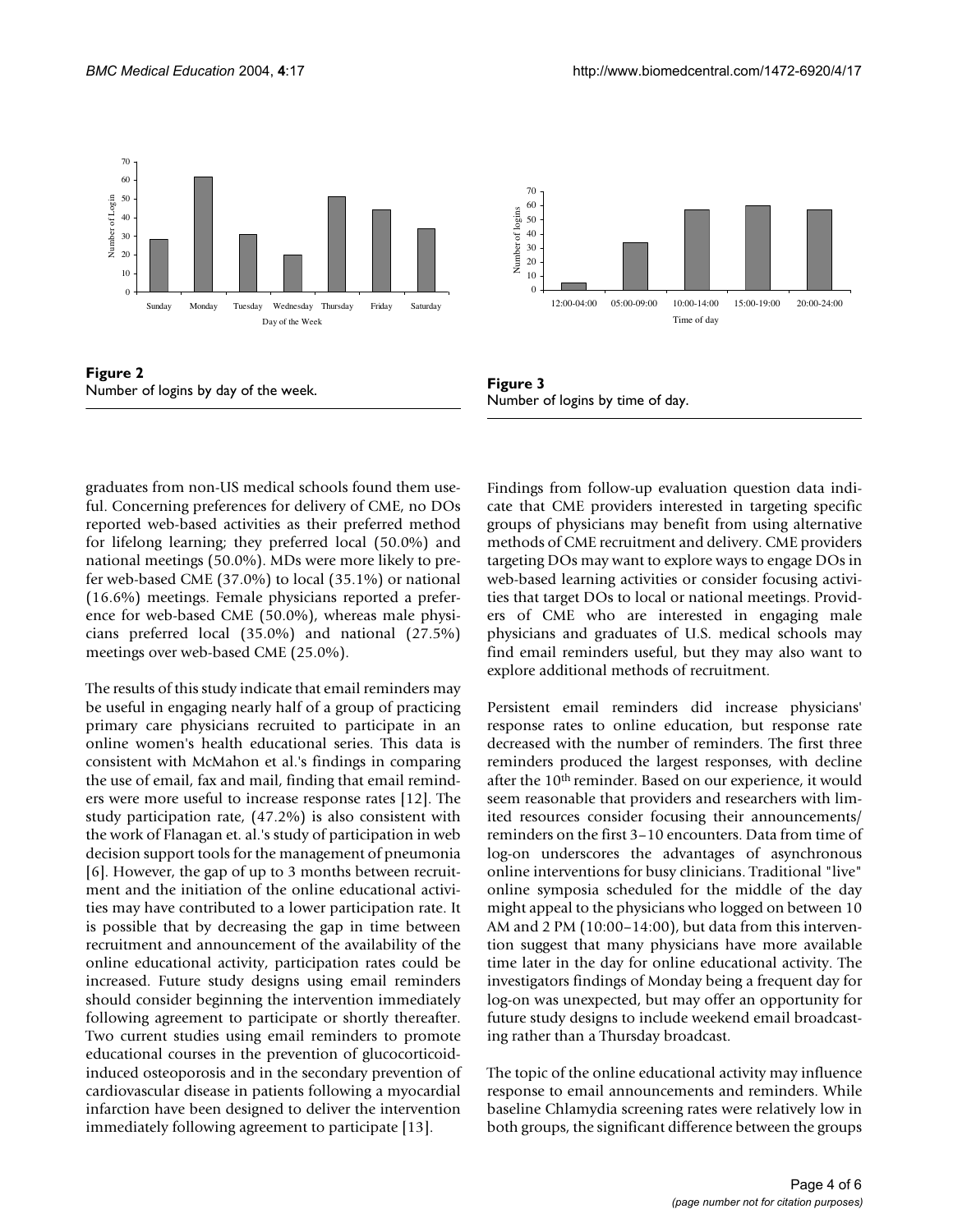|                         | Recruited Non-participants | Participants | p-value |
|-------------------------|----------------------------|--------------|---------|
| $\mathsf{N}$            | 235                        | 210          |         |
| Mean Age                | 44.3                       | 45.2         | .143    |
| Gender                  |                            |              |         |
| Male                    | 60.0%                      | 40.0%        | .0001   |
| Female                  | 40.0%                      | 60.0%        |         |
| Degree                  |                            |              |         |
| DO                      | 65.3%                      | 34.7%        | .01     |
| <b>MD</b>               | 51.9%                      | 48.0%        |         |
| <b>Medical Training</b> |                            |              |         |
| International           | 67.5%                      | 32.5%        | .01     |
| <b>USA</b>              | 52.7%                      | 47.3%        |         |

### <span id="page-4-0"></span>**Table 1: Participant\* versus recruited\*\* but non-participant characteristics**

\*Participated physician engaged in at least one module

\*\*Eligible offices had at least 1 eligible physicians with at least 20 female patients who were candidates for Chlamydia screening according to the Health Employers Data and Information Set Technical Specifications, 2000.

may indicate that those who are likely to perform better according to clinical practice guidelines are more likely to participate in online educational strategies that reinforce their use. Or the higher screening rates may be associated with a higher degree of interest in the overall topic area of women's health.

Also related to the topic addressed in this online study, previous studies of preventive practices of female physicians have indicated they are more likely than males to promote preventive practices [14] and screening [15] including Chlamydia screening among their female patients than are male physicians. The advertised educational topic for this study was an online women's health course. More female physicians than male physicians responded to the email course reminders, but the topic may have had more appeal to female physicians than to male physicians, leaving the issue of whether there are gender differences among physicians in response to email reminders unresolved.

Comparisons of characteristics of participant physicians and non-participant recruited physicians may be useful to those designing online recruitment and engagement strategies for future studies. Those using email reminders to communicate with physician populations including large numbers of DOs, however, may benefit from considering blended methods of CME recruitment and delivery. Using various methods of reaching providers, may also enhance DO participation. CME providers targeting DOs may want to explore additional ways to engage DOs in web-based learning activities or consider focusing activities that target DOs at local or national meetings.

# **Conclusions**

Physicians' online clinical information seeking and engagement in online education continues to grow [12]. Researchers of online interventions who are attempting to improve the quality of healthcare and physician performance should continue to study and evaluate physician online behavior. Knowing when, where, and how physicians seek information on the Internet, and how they respond to receiving specific information pushed toward them, will prove to be very useful for targeting future quality improvement interventions.

Reminding physicians often via email about online educational opportunities appears to increase engagement in a community-based primary care physician audience. The early and consistent implementation of this push technology may increase physicians' utilization of interventions designed to improve practice.

# **Authors' contributions**

MA participated in the statistical analysis and drafted the manuscript. BCC participated in the statistical analysis and drafting of the manuscript. LC participated in all phases of the project. TW participated in the draft of the manuscript. CS participated in the design and coordination of the study and the drafting of the manuscript. MNR participated in the coordination of the study. NWW participated in the design and implementation of the study. JJA conceived of the study and participated in all phases of the study. All authors read and approved the final manuscript.

# **Competing interests**

The authors declare that they have no competing interests.